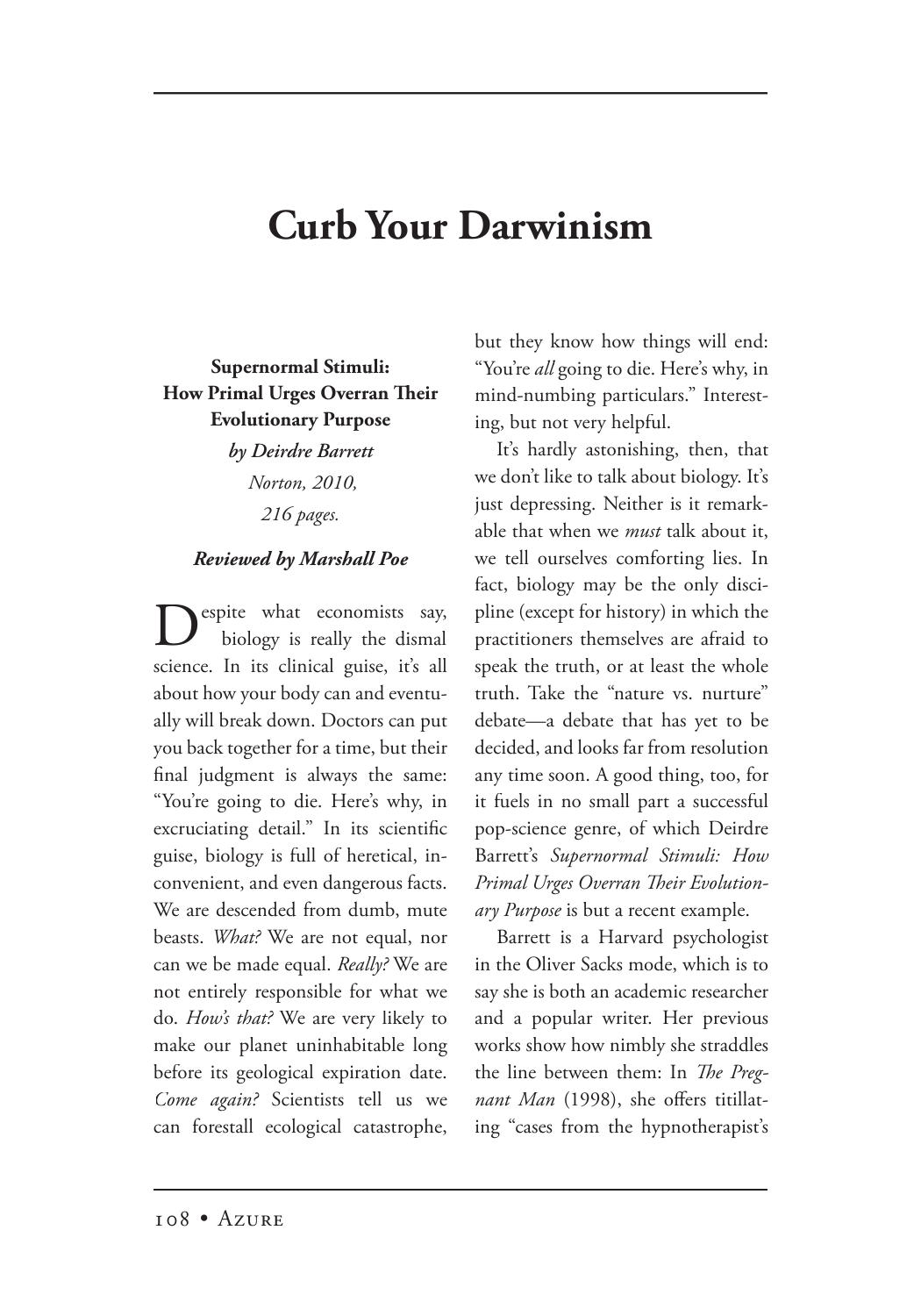couch"; in *The Committee of Sleep* (2001), she argues that dreams can be used in creative problem solving; and in *Waistland* (2007), she tells us how to "r/evolutionize [*sic*] our view" of weight and fitness. With *Supernormal Stimuli*, however, she's entered a minefield, as passions on both sides of the "nature-nurture" debate run high. Not surprisingly, then, she treads carefully, determined to avoid alienating any reader. Unfortunately, this overweening caution, combined with a tiresome affection for puns and pop-culture references, makes it hard to take her arguments as seriously as we should.

Barrett's book offers another op-<br>portunity to revisit a centuries-old discussion. The philosophers of the Enlightenment, after all, also thought a lot about the issue of human nature, the degree to which it was unitary, the extent to which it was good or bad, and the ways that it might or might not be changed for the better. Though some agreed with Hobbes that human nature was naturally diverse, inclined toward evil, and largely inflexible, the prevailing sentiment was that of Rousseau: All humans are the same and equally malleable; under corrupting conditions, they all became corrupt, and under virtuous conditions, they all become virtuous. In the course of the nineteenth and early twentieth centuries, many republican social reformers accepted Rousseau's ideas on human nature, even using them as weapons to fight the evils of slavery, racism, and sexism. To their credit (and our benefit), they indeed made significant gains in the arenas of freedom, equality of status, and fair opportunity. Legal human bondage was ended in the Atlantic world, African-Americans were granted citizenship (though not yet equal status) in the United States, and the women's liberation movement made great strides in North America and Western Europe.

But Rousseauism proved to be a double-edged sword. Yes, it could be used to promote political progress. But insofar as it was taken as an article of faith, it could also be used to stifle scientific advance. By the late nineteenth century, biologists and physical anthropologists were amassing evidence suggesting that human nature was, *pace* Rousseau, persistently various and in some ways quite rigid. How, they asked, could it be otherwise, in light of Darwin's theories? Humans are animals and animals evolve. Evolution is founded on the concepts of variation in, and selective retention of, inbuilt adaptive traits. It's only natural, then, that human behaviors vary, and are in many cases difficult to modify. Of course the Rousseauists viewed this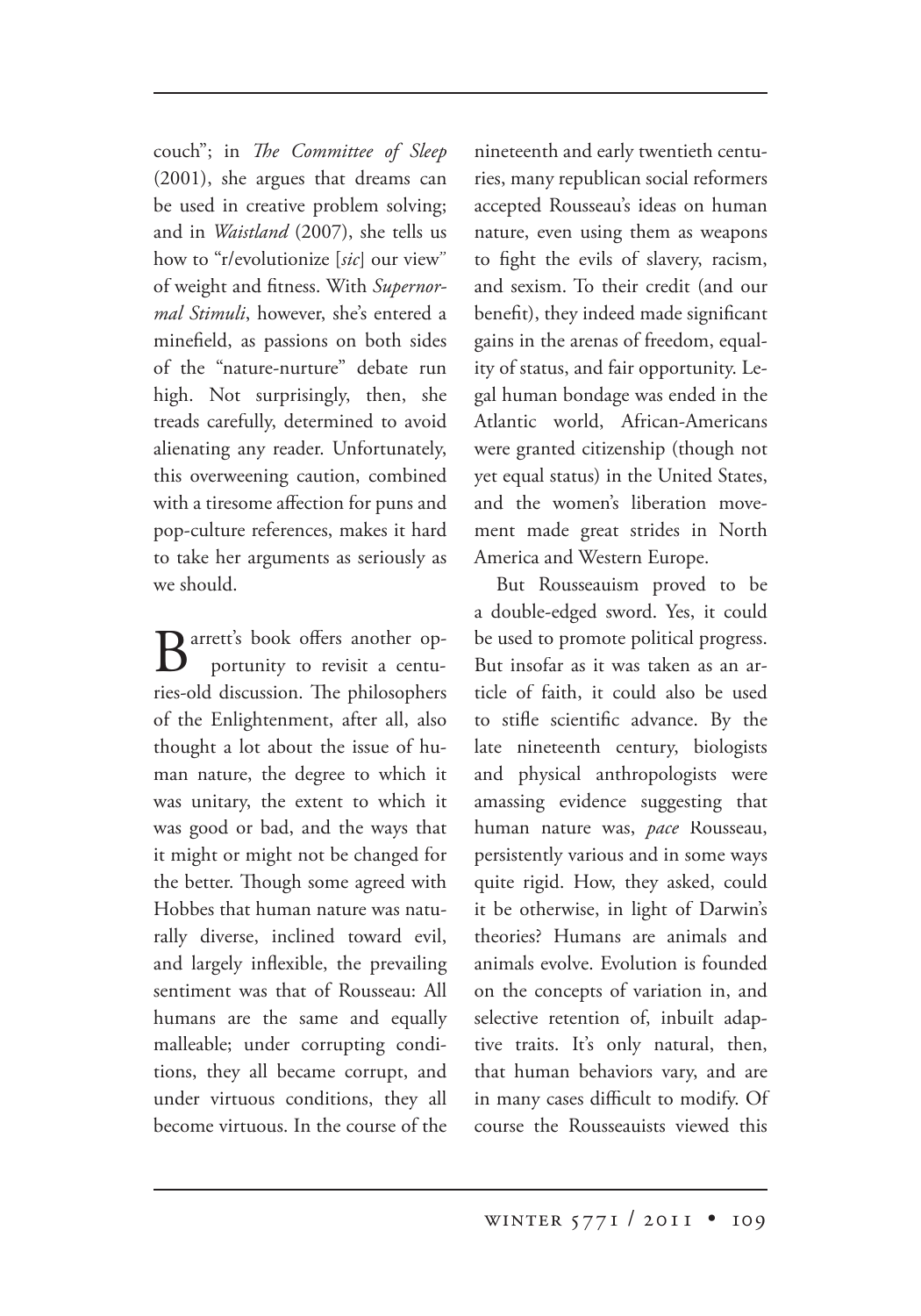position with the utmost suspicion. Anthropologist Franz Boaz, for example, said some of the behavioral Darwinists were nothing but bigots in lab coats and field jackets, pseudoscientists defending the unjust status quo (or trying to make things worse). He was not always wrong, as the Nazi experiments in what might be called "applied racial hygiene" soon demonstrated. But not all of the behavioral Darwinists were fascists. Some were well-meaning scientists who sought a way to do their work without offending the Rousseauist consensus.

Shortly after World War II they found such a way, by means of a kind of deal: The Darwinists would investigate the biological underpinnings of behavior, but they would steer far clear of *human* behavior. Ants, birds, apes—all these were fine, but *Homo sapiens* were more or less off limits, at least for politically reputable scholars. And when confronted with questions about the possible biological roots of human behavior, the Darwinists agreed to repeat the following refrain: Human behavior is almost entirely the result of nurture; inbuilt, significant, unalterable natural differences and propensities simply do not, biologically speaking, exist. And so, in the 1950s and 1960s, the behavioral Darwinists quietly proceeded with their work, happily developing the obscure biological subdiscipline known as "ethology," or the study of animal behavior in an evolutionary context.

They learned a great deal, and eventually grew bold. By the mid-1970s, a group of them—led, interestingly enough, by an ant expert (Edward O. Wilson)—felt they had enough empirical ammunition to attack the nurture establishment directly. The "sociobiologists," as they came to be called, were painfully naïve: They failed to realize that while solid evidence may hold sway in the seminar room, it often counts for little in public discourse. Needless to say, the Rousseauists did not meet Wilson and company's pro-nature hypotheses with cool, reasoned deliberation on their merits. Civil rights advocates called them racists, feminists called them sexists, and Marxist biologists (that's right, Marxist biologists) called them reactionary conservatives. These libels were baseless. What's more, they made no sense. Aside from the aforementioned tenured revolutionaries, most bench-and-field scientists in the 1970s (as now) were politically moderate, and universities, even then, didn't usually hire outspoken bigots. But proof didn't matter. The Rousseauists convinced themselves that human dignity itself was on the line, and it was therefore excusable to slander a few tin-eared scientists and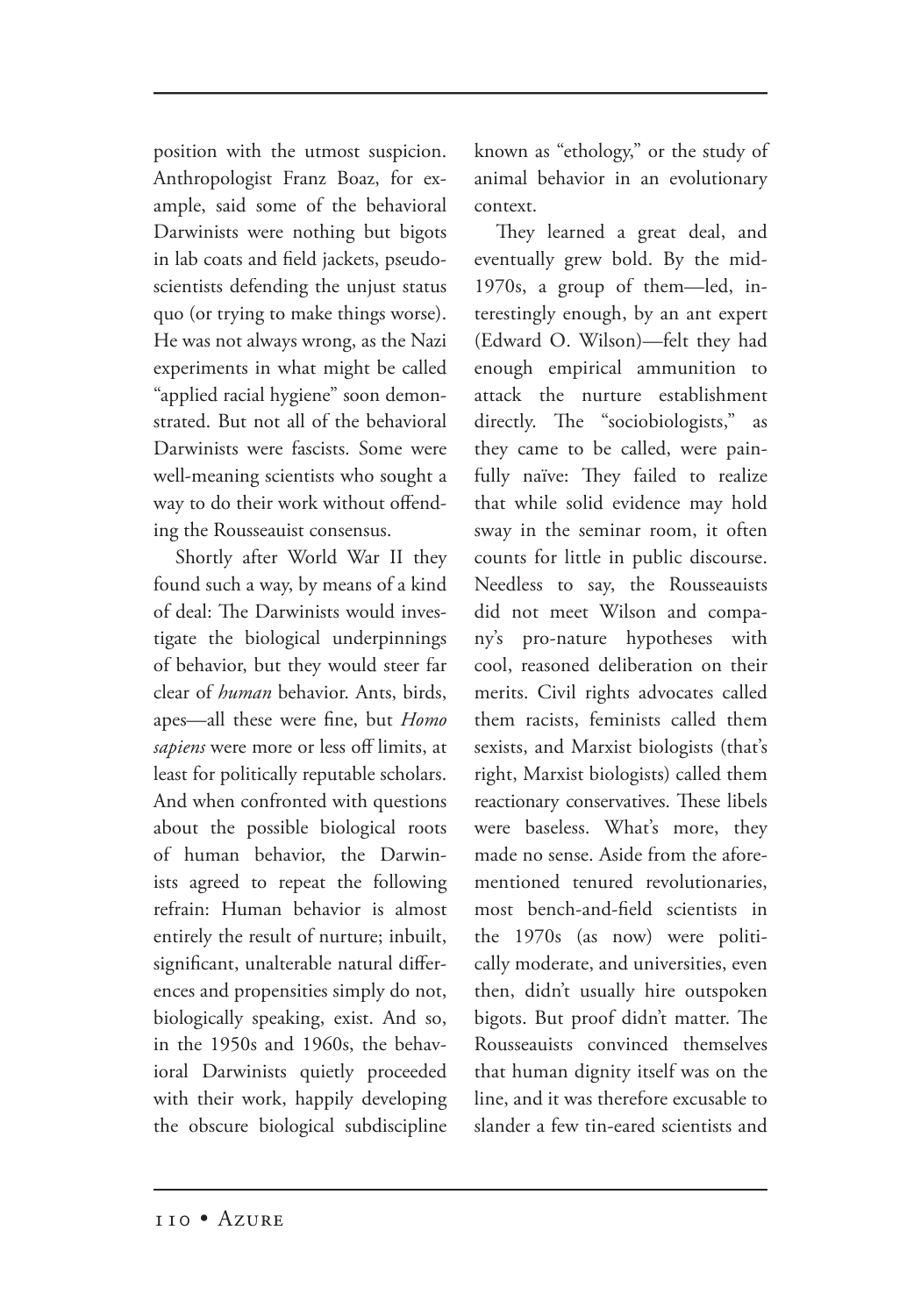bury what just might be the truth. Sensibly enough, the sociobiologists beat a hasty retreat back into the lab.

And it was there, in the 1980s and 1990s, that they did three things. First, they proceeded with their ethological work, all of which served only to confirm what the founders of sociobiology had said: Like every other sexually reproducing animal, humans are evolved creatures with evolved behaviors that differ within groups and between the sexes. Second, they rebranded and relaunched their unjustly discredited movement. The Darwinists no longer spoke (at least very loudly) about sociobiology. Instead, they began to speak about "evolutionary psychology." Of course, everyone in the field knew that the two were essentially the same, but the new label provided a much needed cover. Finally, because they no longer had to deny outright that nature played a role in human behavior (*some* gains had been made by Wilson et al.), the Darwinists crafted a new, politically acceptable refrain: Humans have some inherent behavioral patterns, but because nature and nurture are so tightly intertwined, it's impossible to separate the two; pure nature and pure nurture, therefore, do not exist "in a biological sense." Having thus laid the groundwork for a more user-friendly enterprise, the behavioral Darwinists again quietly

proceeded with their work, further developing a number of little-known biological subdisciplines, including "human behavioral ecology," "behavioral genetics," and, of course, "evolutionary psychology."

Once more they learned a great deal, and eventually grew even bolder. Finally, the Darwinists were ready to take on the Rousseauists anew. But this time, their champion was not an avuncular bugman more at home with Petri dishes than public debate. He was, rather, a polished psychologist with a lion's mane and a publicist's touch: Steven Pinker. His 2002 book, *The Blank Slate: The Modern Denial of Human Nature*, accomplished something remarkable: It managed to make the basic tenets of sociobiology at least marginally acceptable to the Rousseauists. Part of the reason for the book's success was clearly generational: the Marxist biologists were gone (along with Marxism). Part of the reason was also rhetorical: Pinker is a slick writer with a golden boy's résumé, along with the admirable ability to make it seem that every position but his own is plainly indefensible. But perhaps the most important reason for *The Blank Slate's* triumph was empirical: Pinker's audience—educated, middle-to-upperclass, liberal professionals interested in "ideas"—could no longer deny that nature often *does* trump nurture,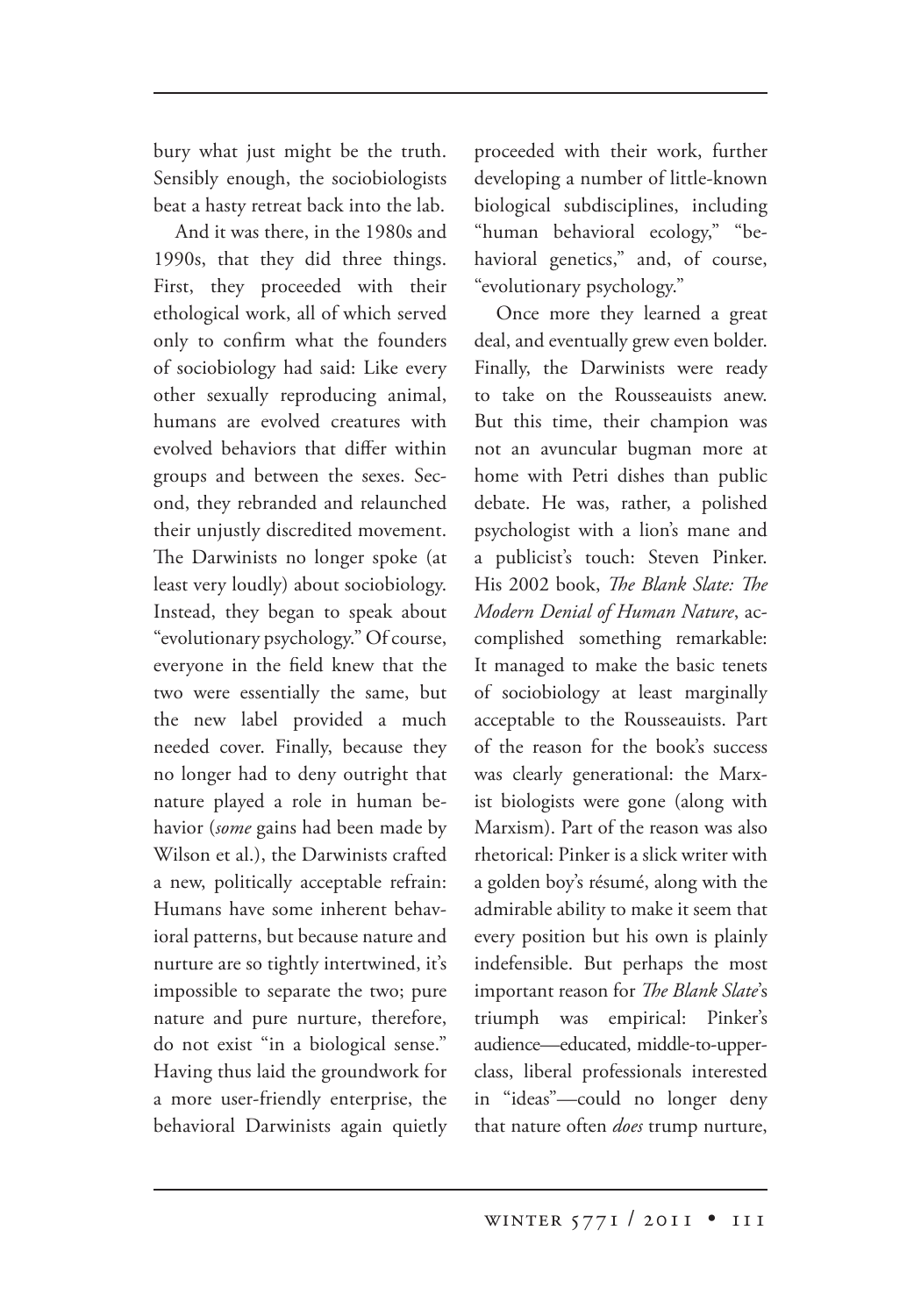as politically disturbing a thought as that might be. Indeed, they could see this with their own eyes: the schools were integrated; historically disadvantaged groups—women, minorities, the poor—were encouraged and assisted in their efforts to go to college; discrimination in the workplace (and everywhere else, really) had been outlawed; and the once-disenfranchised could now be seen in the highest reaches of business, government, and academia. In other words, the social playing field had been largely, if not completely, leveled. Nonetheless, there were impossible-to-ignore discrepancies in "outcomes," and they could not be explained away by "socioeconomic factors." For these privileged, successful, liberal-to-the-core people, the Rousseauist experiment had run its course, and the results were in: There was a thing called "human nature," and it was a very tough nut to crack.

The positive reception of Pinker's book showed that the Rousseauists were now ready to discuss variations in and limitations of human nature. This is not to say, however, that they wanted to deliberate all such variations and limitations. For quite practical reasons, the Rousseauists proposed (implicitly rather than explicitly, naturally) certain guidelines. They would not discuss race. (The Rousseauists maintain that it—whatever "it" is—does not exist "in a biological sense.") They would not discuss sexual differences in abilities and propensities. (The Rousseauists hold that while these may *seem* to exist, they are really an artifact of social inequities, and not evolutionary factors.) Finally, they would not discuss the ways in which education might fail to solve the problem of inequity. (The Rousseauists have not lost faith in the egalitarian project; on the contrary, they need to believe that education—which was, after all, their ticket to prosperity—is the key to all social progress, and infinite in its power to mold our troublesome, various natures.)

eirdre Barrett follows all the<br>Rousseauist guidelines in Rousseauist guidelines *Supernormal Stimuli.* Like her earlier book *Waistland*, it works in the tradition not so much of Freud, Jung, and Erikson, but of Darwin, Huxley, and Dawkins. That's progress. For too long, psychologists have treated the mind as if it just "appeared" for no reason. Recognition that it evolved according to the dictates of mutation, selection, genetic drift, and gene flow is certainly a step in the right (Darwinist) direction.

Yet Barrett, careful not to offend modern Rousseauist sensibilities, treads very carefully through Darwinism. She begins *Supernormal Stimuli*, logically enough, with a history of the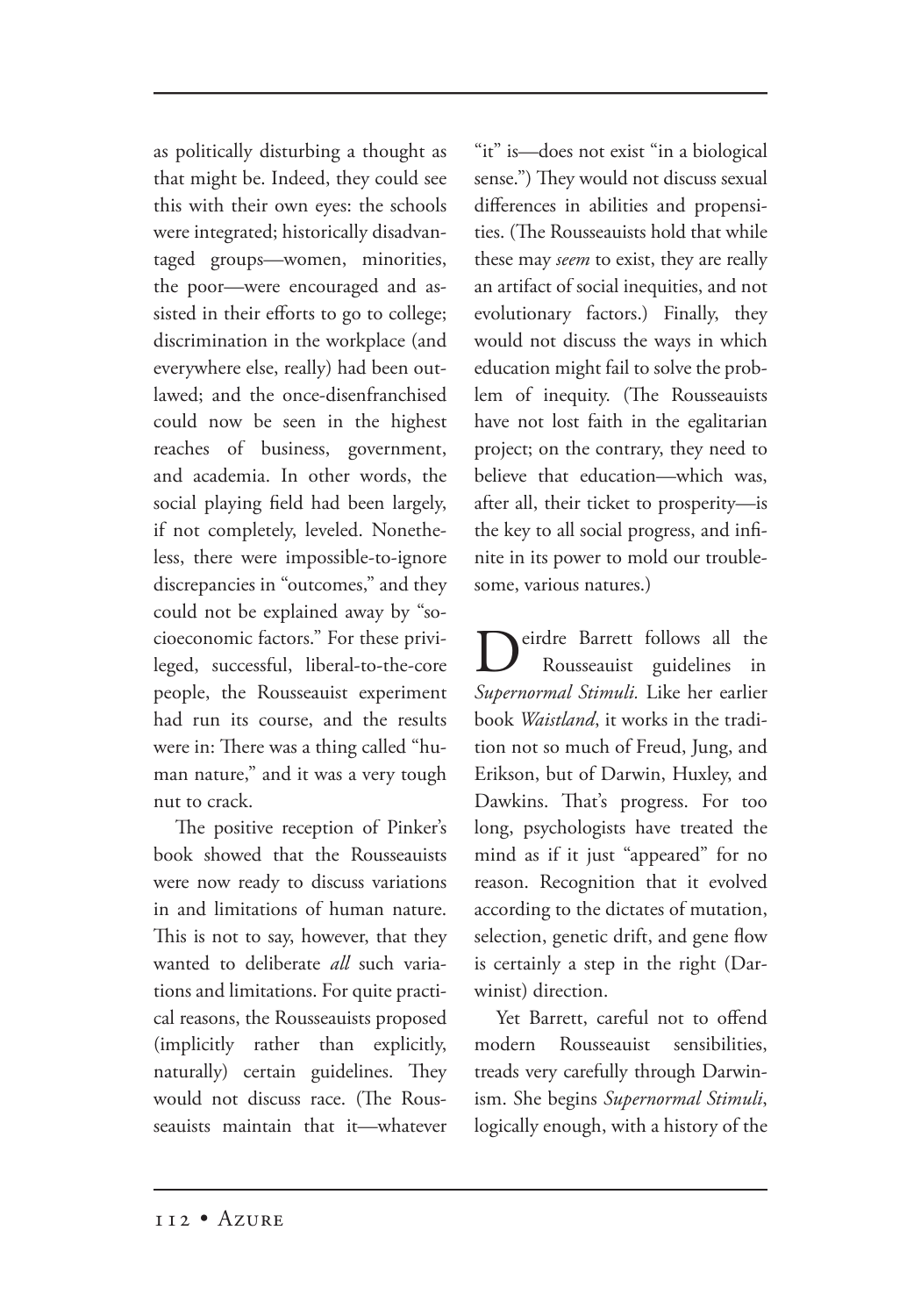biological study of human behavior. You might think she would begin with Darwin—he did, after all, pen the two foundational texts in the study of the evolution of human behavior: The Descent of Man, and Selec*tion in Relation to Sex* (1871) and *The Expression of the Emotions in Man and Animals* (1872). And besides, Rousseauists love Darwin, as he showed that all humans are descended from one ancestor and are, therefore, all the same. The problem is that he did no such thing, and Barrett knows it. He did believe in common descent, but did not hold that all humans are the same. *Descent* (especially) and *Expression* (to a lesser extent) are chock full of distressing passages that show Darwin—genius though he was—to be a typically Victorian racist and sexist, and moreover one who seemed convinced that humans have immutable (and rather nasty) instincts. The Darwin of *Descent* and *Expression* is therefore an embarrassment to the Rousseauists, and so she leaves him aside.

Instead, she begins her intellectual genealogy with Nikolaas Tinbergen, of whom you have probably never heard, but who is arguably one of the two founding fathers of ethology. He also has excellent Rousseauist credentials: he was Dutch (the Dutch are very progressive, you know), he was nerdy (always a good sign), and he was held in detention by the Nazis (not as good as being in the Resistance, but we'll take it). It's unfortunate for Barrett that the *other* father of ethology, Konrad Lorenz, was *not* the sort of man Rousseauists tend to admire: He was nominally Austrian, though by allegiance German (just like youknow-who); he was an ambitious selfpromoter (just like you-know-who); and he was a highly placed Nazi (also just like you-know-who!). But since it's impossible to leave Lorenz out of the tale—ethology really is *his* story—Barrett gently massages his CV. The beleaguered zoologist was, she explains, "pressured" to join the Nazi Party. Now, most historians would say that this may or may not be true; the evidence is complicated. The important point, however, is that he *did* join the Nazi Party, and thereafter said some unpardonable things about the merits of racial purity and how to achieve it. Not wishing to dwell on these unpleasantries, however, Barrett moves right along.

Next stop: Wilson and the sociobiologists. She gives them two paragraphs. Why so little? Is it because she knows that that bad man Wilson broke the rules when he suggested that "individual variation on traits such as intelligence, creativity, and introversion" might be genetically founded, that there might even be "ethnically based" differences in behavior (by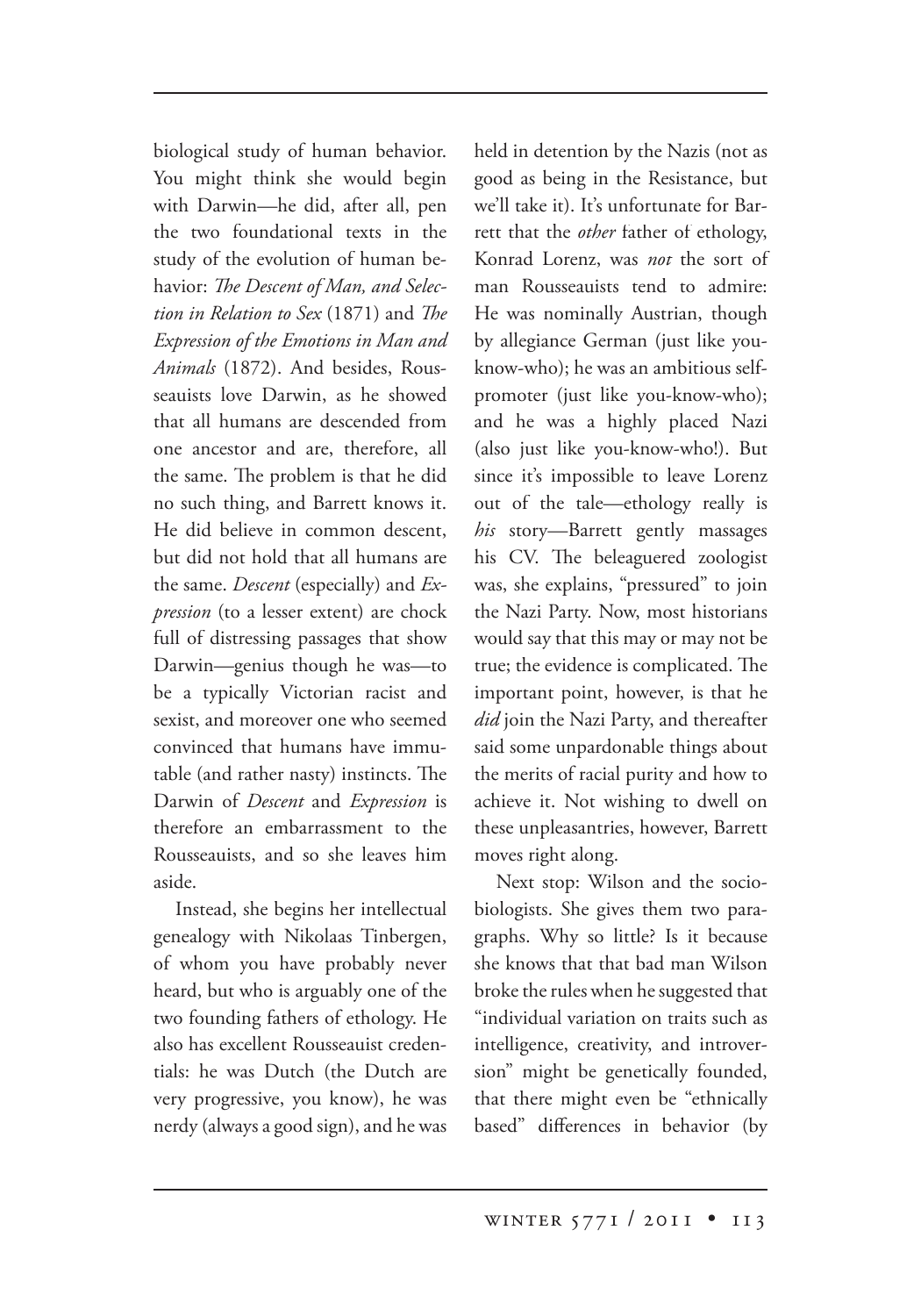which she means "racially based," though she can't quite bring herself to say it), and that education might not be a cure-all? I would be willing to bet that Barrett agrees with Wilson about each of these things; most behavioral scientists do. But she's not going to say so, at least in a book pitched at Rousseauists. So again, not wanting to linger, she moves on.

Next and final stop: evolutionary psychology, the new Rousseauist "in crowd." The evolutionary psychologists are geniuses. She adores them. They are her people. Why? Because they follow all the rules and know the modern Rousseauist refrain by heart: "Evolutionary psychologists argue that this [understanding of behavior] is not just another swing of the nature/nurture pendulum.... Their position instead is that it is a false dichotomy." This, of course, is an odd thing to say in a book about instincts (read: "nature"). But the Rousseauists demand that it be said, and Barrett accommodates them. (Perhaps, like Lorenz, she was "pressured" into doing so.)

Now that Barrett has set—or rather, carefully arranged—the intellectual stage, she presents the primary argument of the book. Humans, she says, in one voice with the evolutionary psychologists, evolved in and are adapted to a particular social and natural environment, namely life in smallish, hunter-gatherer bands roaming the Paleolithic savannas of Africa. In this environment, the *Homo sapiens* mind became imprinted with certain more-or-less hard-wired instincts. The trouble, she continues, is that these instincts are in many ways inconsistent with modern life, or rather the "supernormal stimuli" offered by modern life. As she puts it, "Animals and man are indeed often harmed by what they desire—especially when encountering new stimuli for which evolution hasn't prepared them." Over millions of years, natural selection et al. tuned our minds to "normal stimuli," or evolutionarily advantageous items that rarely presented themselves, and therefore elicited significant reflexive responses. Examples include opportunities to mate, large slabs of meat, and crowding. When confronted with these things, our prehistoric ancestors got all worked up. But since these stimuli were unusual ("normal"), our ancestors didn't get all worked up very often, or for very long. Over the past several hundred years, however, we and our huntergatherer, savanna-specific, evolved psychologies have been confronted with supernormal stimuli of our own making. Here Barrett has in mind things like universally available pornography, cheap and fatty fast food, and cities swarming with strangers.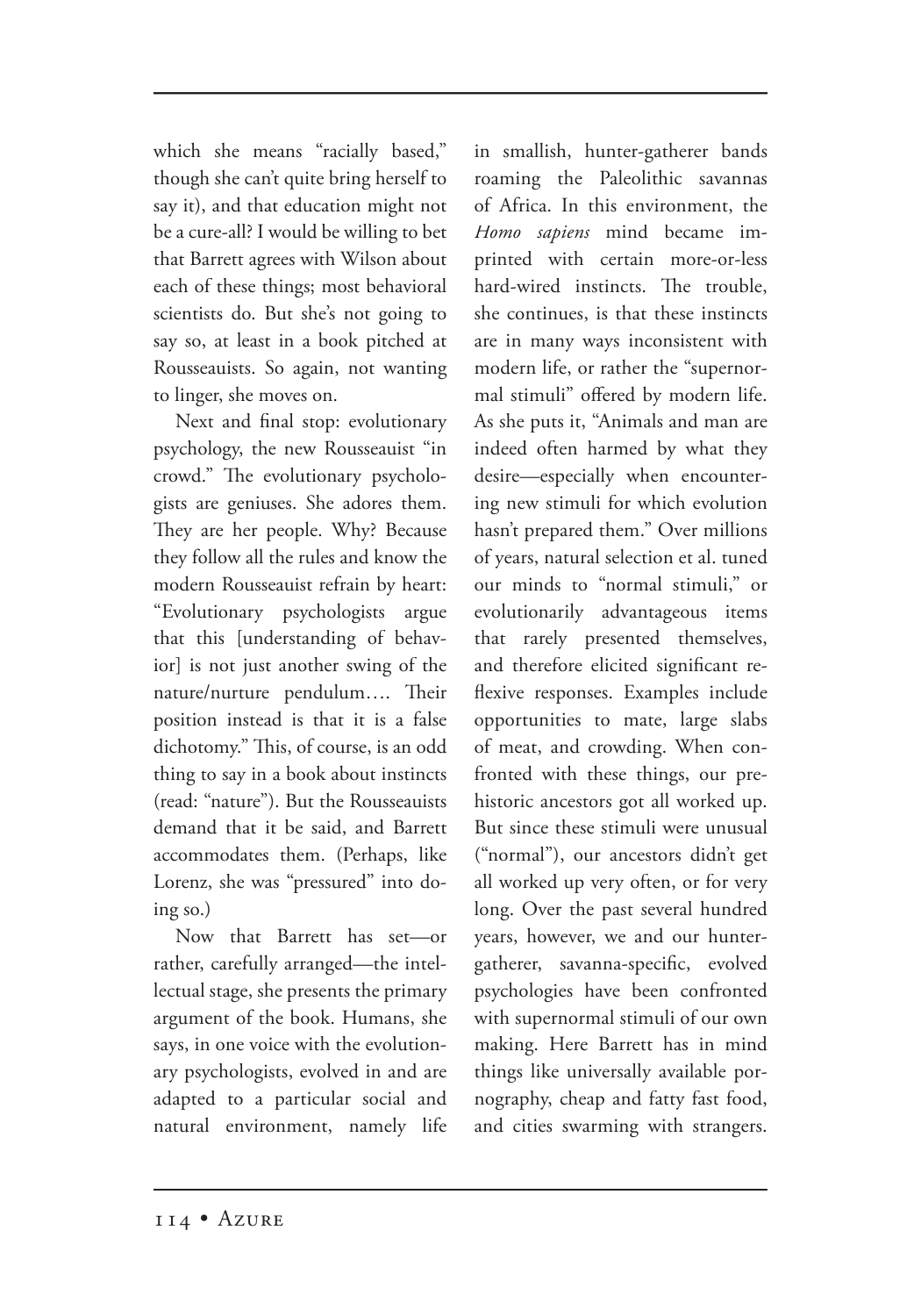These things naturally get us excited, but because they are ubiquitous, they do so to an unnatural degree. In short, supernormal stimuli—which is to say, modern life—make us sick, or at least weird.

Barrett devotes the various chapters of her book to the ways in which various supernormal stimuli warp us. Pornography, for instance, causes men to masturbate compulsively. Glossy fashion magazines and soap operas "exploit" women's instincts to make themselves attractive, and as a result find good mates. Puppies, kittens, and hamsters (not to mention toy makers) all take advantage of our ingrained fondness for babies. McDonald's is designed to appeal to our evolved love of once-rare fatty food. Living in large, dense communities triggers our selfish, territorial, and sometimes violent instincts. Cultural differences become exaggerated and essentialized by our natural tendency to fear others. Television, computer games, and the Internet play on our "instinct to pay attention to any sudden or novel stimulus such as a movement or sound" and to be fascinated with certain stereotyped social scenarios. And finally, intense intellectual pursuits stimulate our native desire "for seeking novel, challenging problems."

There is nothing wrong with any of this. Barrett's characterization of the primary tenets of evolutionary psychology is brief but sound. I would have liked to see her give more credit to Wilson and the sociobiologists for their elaboration of the theory of evolved human psychology, but that's a minor issue. I also would have appreciated some discussion of the primary criticism of evolutionary psychology—namely, that most of its "explanations" for instincts are incomplete, at least empirically. It's one thing to say, "Observed trait A was selected by observed environment B," as we can for the evolution of microbial traits (for example, the resistance to antibiotics in hospitals). But it's quite another to say, "Observed trait X was selected by *unobserved* environment Y," as evolutionary psychologists often do. The fact of the matter is that we have a lot to learn about the "environment of evolutionary adaptedness" (i.e., the ancient African savanna), and until we learn it, evolutionary psychological explanations of particular human instincts will remain hypotheses. They certainly make sense, but they are not proven by any scientific standard. And Barrett should say so.

Barrett's main point is also correct: Some of our instincts do seem to go against the grain of modernity. Again, I would like to have seen her pay more attention to her intellectual predecessors: Didn't Freud write a book about civilization and its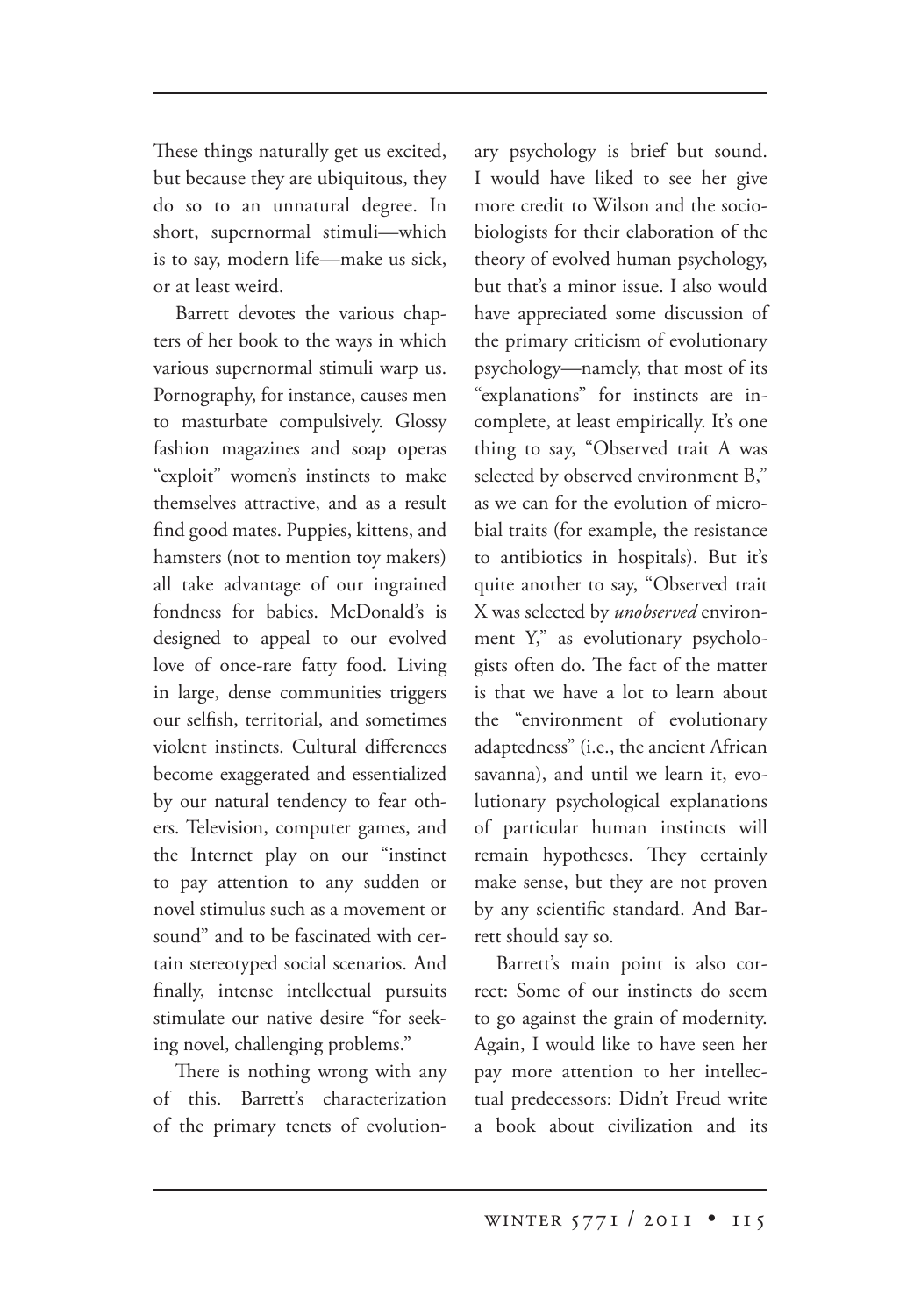discontents, called *Civilization and Its Discontents* (1930)? I couldn't find any reference to it in *Supernormal Stimuli*. Moreover, Barrett might well have noted that that there is currently a big fight going on over which human behaviors are hard-wired and which aren't. The trouble, again, is empirical. You can say, confidently, "Observed trait A is caused by observed physiological mechanism B." But it's more difficult to argue that "Observed trait X is caused by *unobserved* physiological mechanism Y," as evolutionary psychologists sometimes do. To prove that an instinct is hardwired, you need to find the wiring and understand how it works. But in many (most?) cases, we haven't done that, and Barrett should say so.

**D** arrett does deserve credit, how ever, for connecting a newish theory—evolutionary psychology, to an old but persistent problem—the conflict between instincts and society. I have the feeling that *Supernormal Stimuli* could have been a significant book; perhaps not *Civilization and Its Discontents 2.0*, but important nonetheless. Alas, it does not live up to its potential. The reason has less to do with substance (though that, too, is imperfect) than with style: While Barrett's topic is weighty, *Supernormal Stimuli* feels light as a feather. It's

as if Barrett thinks her post-Pinker Rousseauist readers just can't take the complex, troublesome truths of evolutionary psychology presented in simple, straightforward prose. As a result, the book comes off as condescending. Allow me to give three examples.

First, Barrett sprinkles puns and "clever" phrases throughout *Supernormal Stimuli*. Why? Generally, people find puns so annoying that they pardon themselves for making them. They are the mark of a silly mind, not a serious one. But Barrett finds them useful. To her, puns are the equivalent of a spoonful of sugar: they help, in the immortal words of Julie Andrews, "the medicine go down." But do they really? You can judge for yourself. Here are some chapter titles and section headers from *Supernormal Stimuli*: "Sex for Dummies"; "Wanker Nation"; "Porn for Women"; "Sex in the City"; "Foraging in Food Courts"; "McHunters and McGatherers"; "Junk-Food Junior"; "Defending Home, Hearth, and Hedge Fund"; "Attack of the Supernormal Stimuli." Get it? I would really like to say that this book was not written for readers like me. That, however, would be a lie. I *am* the target audience. And, judging by all this showy "wit," I can only conclude that Barrett believes my tastes (and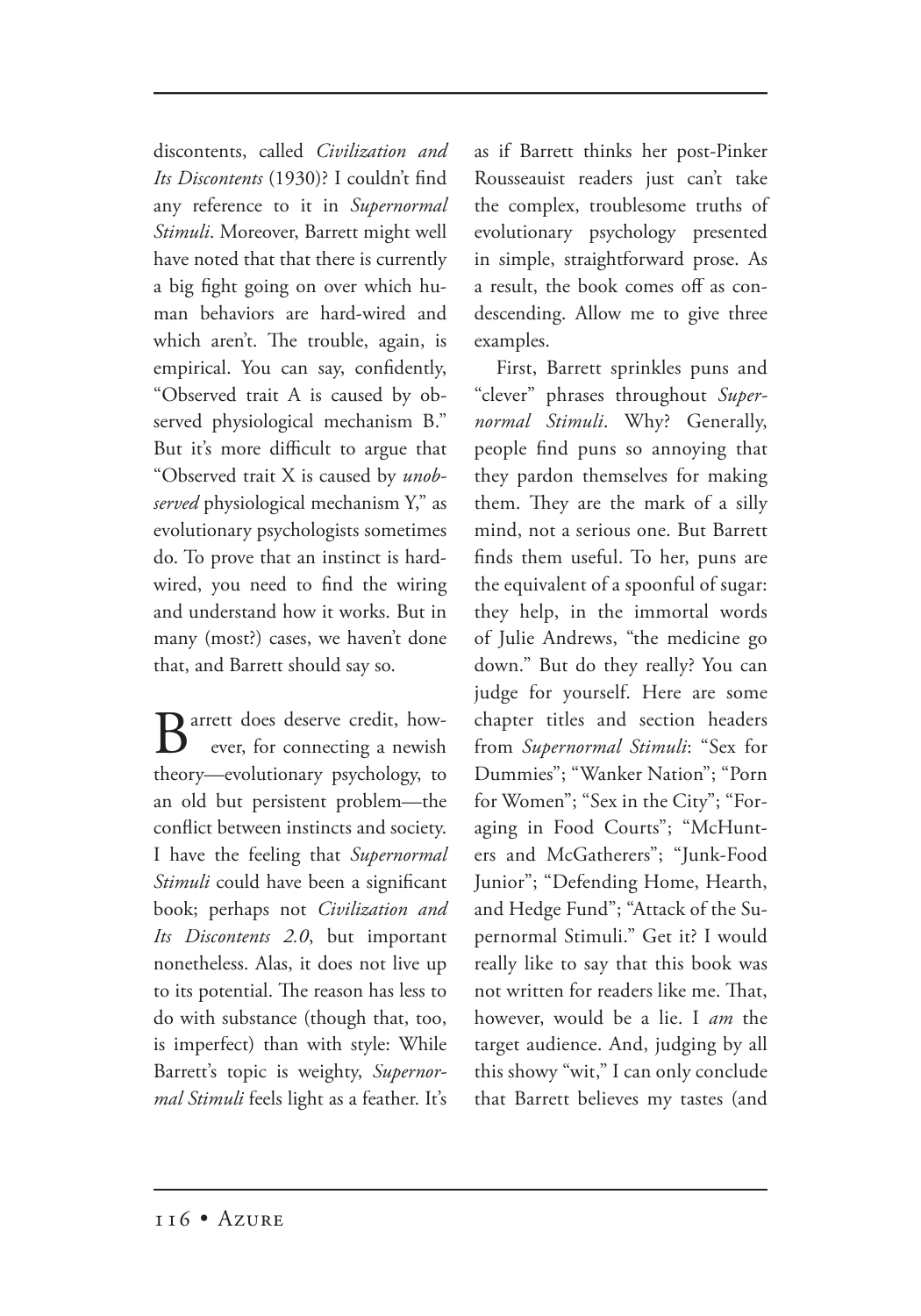yours) run toward fart jokes and sight gags.

Second, Barrett illustrates many of her points with references to American pop culture. Again: Why? After all, most people would agree that sitcoms and the like are, while entertaining, pretty dumb. Like puns, frequent reference to pop culture is a sign of silliness, not seriousness. Nonetheless, Barrett thinks she—or rather you—need them. Her reasoning would seem to go something like this: "America is the biggest audience for *Supernormal Stimuli*. Americans watch a lot of TV; therefore, I need to litter my book with amusing references to popular culture in order to make it readable." Forget that there is a large non-American, English-reading audience for a book on the friction between instincts and modernity. Forget that Americans, and especially college-educated Americans, both watch a lot of TV *and* read serious books. And forget that numerous references to TV shows do not really enhance readability (on the contrary, like puns, they are annoying). To hell with all that; let the pop culture flow! So while Barrett deprives us of *Civilization and Its Discontents*, she give us *All in the Family*, *The Brady Bunch*, *Cheers, Dark Shadows*, *Eight Is Enough*, *Friends*, *Good Times*, *Leave It to Beaver*, *Little House on the Prairie*,

*Mad About You, The Matrix, Sex and the City*, and *Star Wars*. I was born and raised in the United States; I recognize all these pop-cultural references (though some rather dimly). But what's that you say? You *weren't* born and raised in the United States? You *don't* know what *Dark Shadows* is? Really? But you speak English so well! How can you not know what *Dark Shadows* is?

Third, Barrett likes to say that the conflict between our instincts and civilization is causing various "crises," or at the very least grave problems. Most people, however, would probably say that the issues Barrett identifies are of concern, but are hardly crises by any measure. Folks who follow world affairs would generally reserve the word "crisis" for things like the genocide in Darfur, the HIV epidemic in Africa, and the state-imposed famine in North Korea. But Barrett prefers a broader definition. She seems to believe that if she doesn't paint masturbation, fat kids, and video-game addiction in the darkest possible tones, you won't pay attention. I can't speak for you, but I can ensure her that *I* will. There is no need to shout. In fact, I'm as worried about porn addiction, rampant obesity, and compulsive video-gaming as the next guy. Really, I am. I find it unnerving, however, to hear these